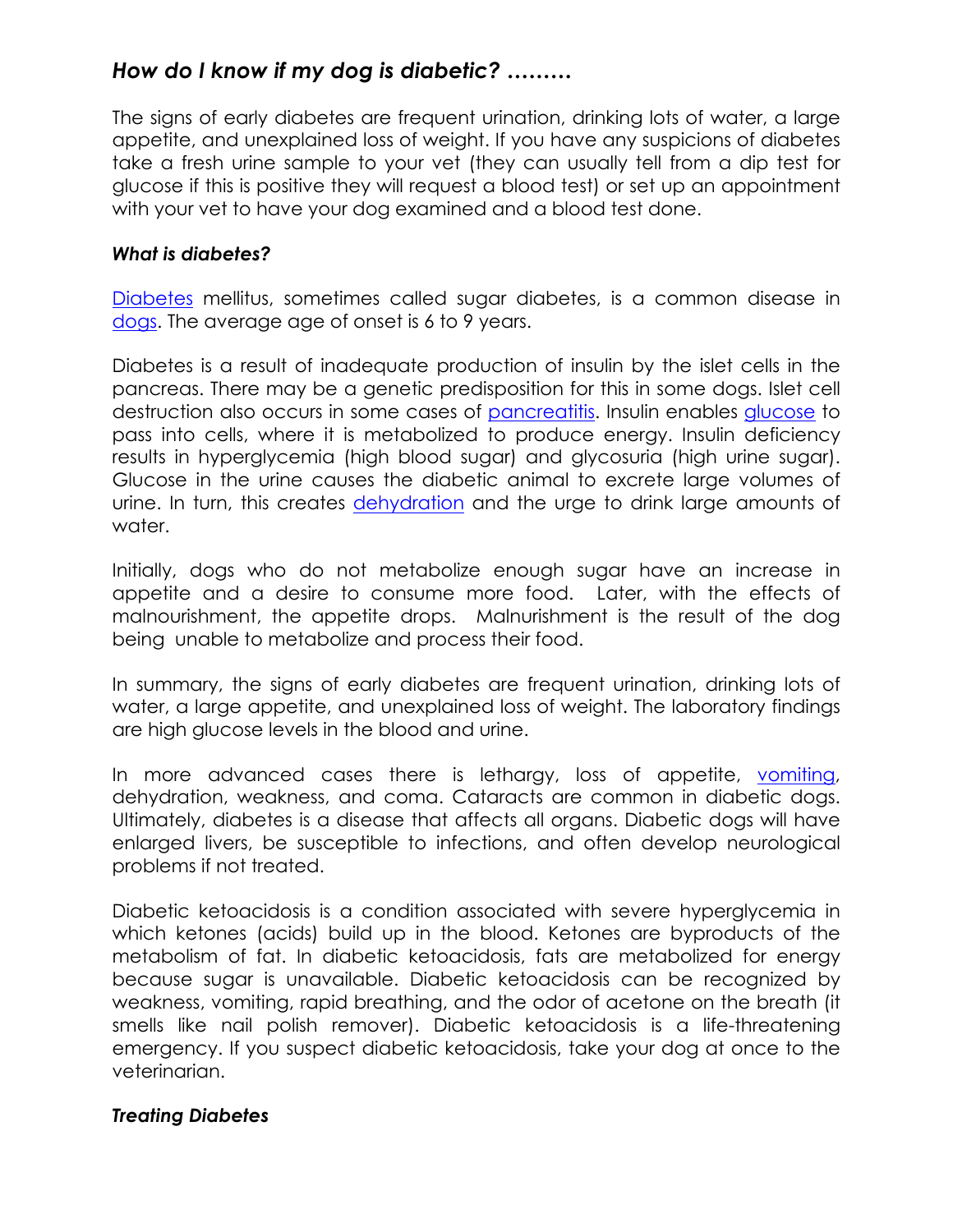Dietary control and daily injections of insulin can regulate most diabetic dogs, allowing them to lead active, healthy lives. Oral hypoglycemic agents used for treating diabetes in people have not been effective in dogs, but research is continuing in this area.

Insulin requirements cannot be predicted solely on the basis of the dog's weight, because the degree of pancreatic failure is different in every dog. The daily insulin dose must be established for each individual dog by a vet. In the newly diagnosed diabetic, insulin therapy is started at home. After a week of treatment, the dog is brought back to the clinic and a blood glucose curve (a series of blood sugar tests drawn over 12 to 24 hours) is obtained to see when the blood glucose peaks and hits its lows. Refinements are then made in the dosage and timing of the injections. How to prepare and inject the insulin will be explained to you by your veterinarian. You may be asked to monitor urine glucose levels by collecting urine samples and using a test strip (a small piece of paper that indicates the glucose levels in urine).

#### *Dietary Management*

Obesity greatly reduces tissue responsiveness to insulin and makes diabetes difficult to control. Accordingly, an overweight diabetic dog should be put on a diet but this should be discussed with your vet.

Daily caloric requirements are determined by the weight and activity level of the dog. Once those are established, the amount to feed is determined by dividing the daily caloric requirement by the amount of calories per cup or can of food. It is important to keep the number of calories constant from day to day, because insulin requirements are computed on that basis.

It is equally important to maintain a strict schedule for insulin injections. To prevent severe hyperglycemia after eating, do not give all the day's calories at one sitting. Divide the ration into equal parts and feed two or three meals a day, or as directed by your vet. **Diabetic dogs do best on a very regimented schedule with feedings and insulin injections being given at the same times each day.** Ideally, your dog should have the same levels of exercise and activity.

#### *Insulin.*

Dogs with diabetes aren't able to make enough insulin, a hormone that allows the body to store energy from food and move glucose into cells. Because this condition has serious and potentially fatal consequences, diabetic dogs are typically treated with insulin injections once or twice each day.

Because insulin is not a sturdy substance, it is important to handle it gently and avoid exposing it to extreme temperatures or excessive motion. Store unopened bottles of insulin in your refrigerator. After they have been opened, it is still advisable to keep insulin in the fridge. It can tolerate short periods of time at room temperature in an area where it's out of direct sunlight.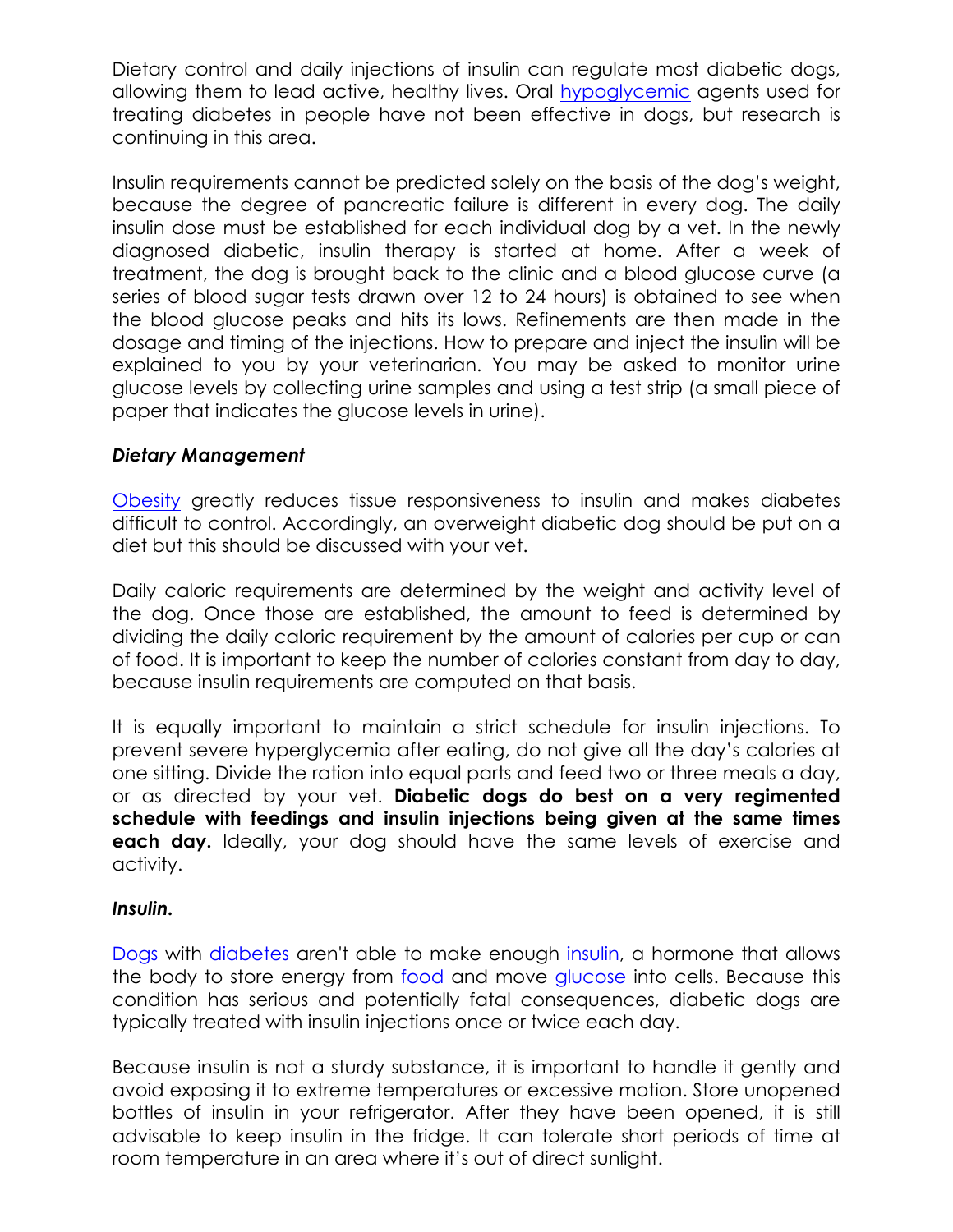## *Steps for Giving Your Dog Insulin*

- 1. Always use a new syringe and needle every time you give your dog an insulin injection. This will guarantee that your supplies are sterile and minimize risk of infection.
- 2. Unwrap the syringe and needle, but leave the needle itself capped until you are prepared to load the syringe with insulin.
- 3. Carefully roll the bottle of insulin in your hands to make sure the hormone is well mixed. **Do not shake it** – as this will make the insulin unstable.
- 4. Remove the needle cap. Then, use the pointer finger and thumb of one hand to hold the insulin syringe while drawing back on the plunger with the other hand. Continue to pull back, filling the plunger with air, until you reach the correct marker for the amount of insulin your dog will need.
- 5. Hold the bottle of insulin upside-down in your non-dominant hand. Insert the needle into the bottle through the middle of the rubber cap and depress the plunger, forcing the air into the bottle. This will prevent the formation of a vacuum when you fill the syringe with insulin.
- 6. Next, still holding the bottle upside-down, insert as much of the needle as you can into the bottle, keeping the needle tip covered by insulin. Pull back on the plunger until you have the correct amount of insulin in the syringe.
- 7. If you notice an air bubble inside the syringe, draw a little extra insulin into the tube. Then, remove the needle from the bottle and hold the syringeneedle apparatus with the needle pointing toward the ceiling. Tap or flick the insulin syringe until the air bubble rises, and then push the plunger to force the air out of the syringe and get rid of any extra insulin.
- 8. Gently pinch some of your dog's loose skin anywhere along his neck or back, using your non-dominant hand. Then insert the needle into the skin, parallel to the fold. Pointing the needle this way will minimize the likelihood that you will put the needle in one side and have it come out the other.
- 9. Draw back on the plunger. If it fills with air or blood, remove the needle and syringe and discard. Get a new needle and syringe and re-draw the insulin dose as before. Go ahead and reinsert the needle into your dog. If you do not get air or blood, depress the plunger to give your dog his insulin injection. Try to give the shot in a different spot every time you give your dog an injection (ideally rotate sides and locations every shot given).
- 10.If your dog gets away or you can't tell whether he received the full dose, **do not** try to give more insulin. Wait until the appropriate time to give the next injection of the prescribed dose.
- 11.Discard the dog insulin syringe and needle in the special container provided by your vet and follow recommended procedures for disposal.

## *Dog Insulin Injections: Making Them Easier on You and Your Dog*

Injecting your dog with insulin may seem daunting at first, but there are ways to make it easier for you and your dog. Here are tips: